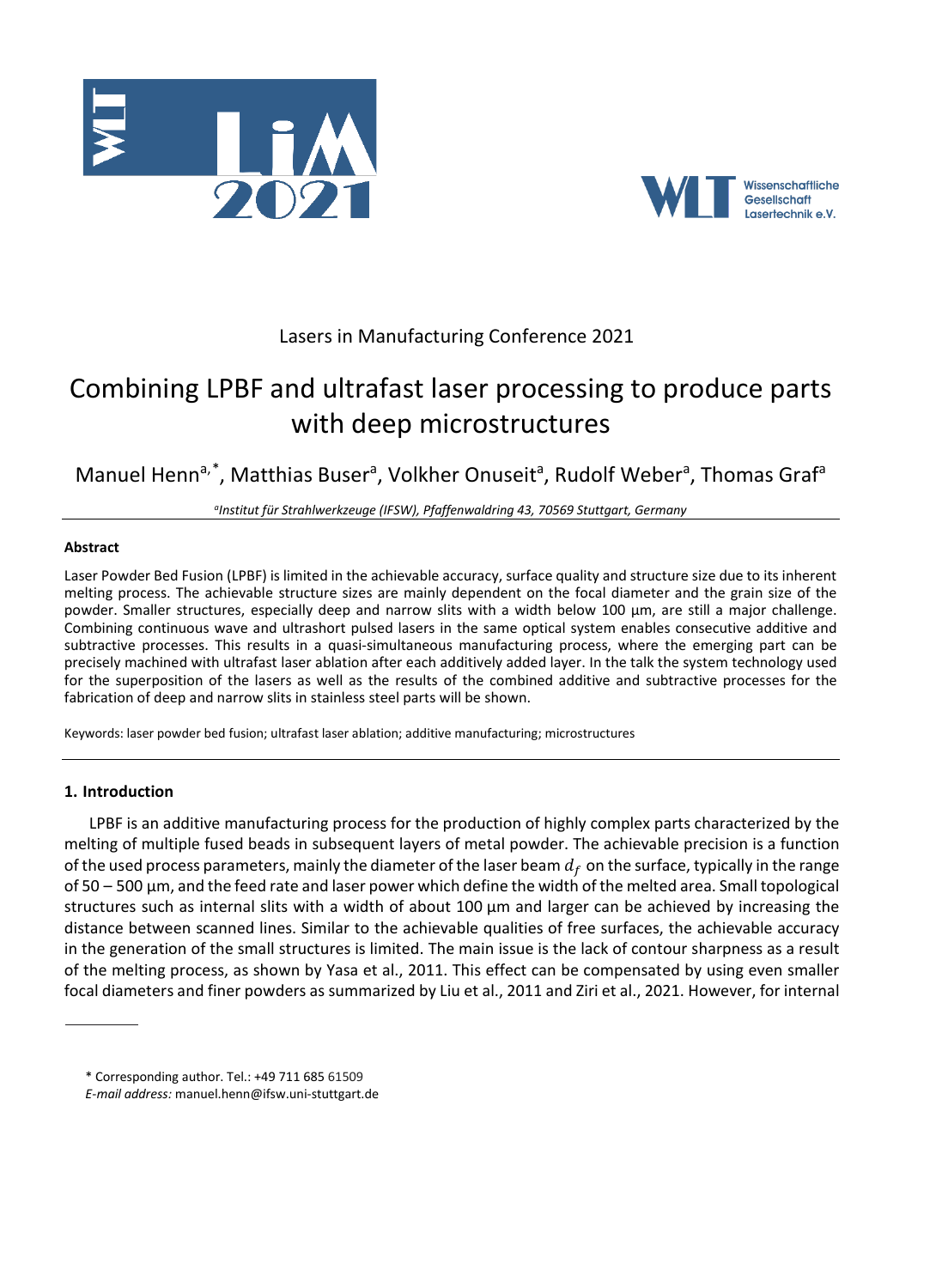powder free structures the powder size has to be larger than the structure size. Smaller structures, especially deep and narrow grooves or slits with a width below 100 µm are therefore still a major challenge. This is particularly true when the structures are required inside the bulk material without access from the outside, as is the case in additive manufacturing of soft magnetic materials, which was demonstrated by Goll et al., 2019. However, structures in metals and semiconductors within the range of 100 µm and below can be easily created by a multi-pass ablation strategy using ultrafast lasers, as described by Fornaroli et al., 2013. To exceed the current limitations on narrow slit width, a concept from Ghosh et al., 2018, is adapted to combine continuous wave LPBF and ultrafast laser ablation in one processing system. The two lasers are integrated into the same optical path, enabling a quasi-simultaneous manufacturing process, consisting of consecutive additive and subtractive laser processes.

#### **2. Experimental setup**

The experimental setup, shown in Fig. 1, consists of a custom built powder bed, a galvanometer scanner with f-theta lens, and two laser sources combined in one optical path with flip mirror, all integrated in a flexible multi-axis processing station for integrated control of all systems. For the LBPF process, a thin-disk laser with a delivery fiber with a core diameter of 100 µm was used in conjunction with a collimating lens of 75 mm focal length to couple the laser beam into the current system. For the laser structuring process an ultrafast laser with a pulse duration of 8 ps and a raw beam parameter of 6 mm was used. Both laser sources were operated with a wavelength  $\lambda$  of 1030 nm. The detailed parameters of the two laser sources used for this investigation are listed i[n Table 1.](#page-2-0) To enable an efficient switching between the two laser sources, the system was expanded to include a pneumatically switchable flip mirror. This enables fast switching and full integration into the existing safety concept of the laser machining system. Since both laser sources share the same wavelength of 1030 nm, they can also be coupled into the same focusing optics. In this case, both beams were focused on the part by a galvanometer scanning head in combination with a f-Theta lens with a focal length of 163 mm. The realized focal diameters of the cw-source and the ultrafast source were approx.  $d_{f, cw} = 190 \mu m$  and  $d_{f,usp}$  = 50 µm respectively. The scanning head could be moved vertically using a translation stage to ensure that each focal point of the laser beams was set onto the build plane for each individual process, allowing for the smallest feasible feature sizes.



Fig. 1. Schematic illustration of the experimental setup.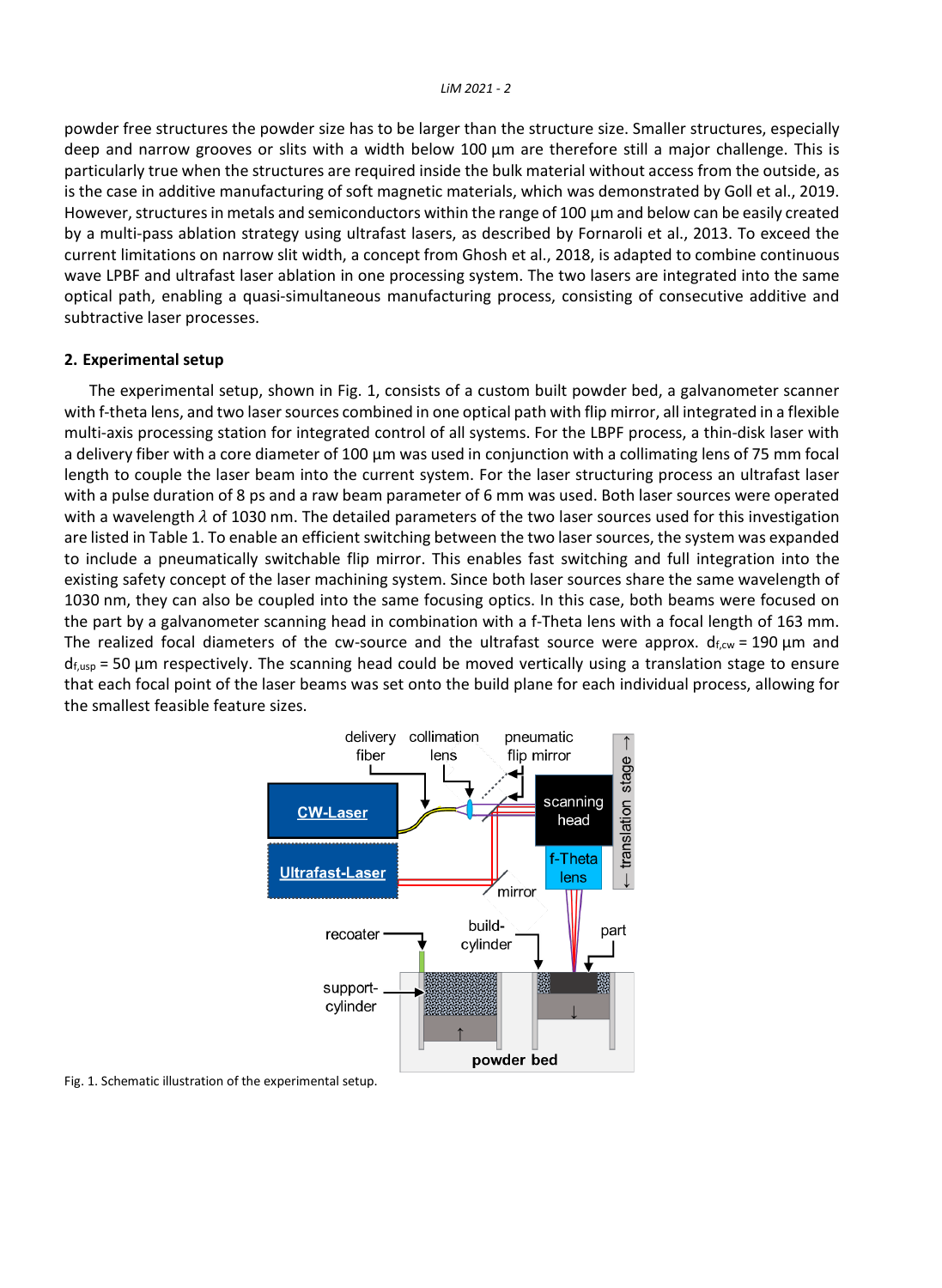<span id="page-2-0"></span>Table 1: Parameters of the used laser systems.

| CW-Laser                |       |                 |
|-------------------------|-------|-----------------|
| Wavelength              | λ     | 1030 nm         |
| Average power           | P     | 8 kW            |
| Delivery fibre diameter |       | $100 \mu m$     |
| <b>Beam Quality</b>     | $M^2$ | $\leq 11$       |
| Raw beam diameter       | Dr    | $12 \text{ mm}$ |
| Polarization            |       | Linear          |
| Ultrafast-Laser         |       |                 |
| Wavelength              | λ     | 1030 nm         |
| Average power           | P     | 65 W            |
| Max. pulse energy       | Еp    | $\leq$ 215 µJ   |
| Repetition rate         | frep  | $\leq$ 300 kHz  |
| Pulse duration          | τ     | 8 ps            |
| <b>Beam Quality</b>     | $M^2$ | < 1.4           |
| Raw beam diameter       | D,    | 6 mm            |
| Polarization            |       | Linear          |

#### **2.1 Additive Process**

An average power of 700 W and a scanning speed of 1 m/s was used for the melting of the metal powder. In this case stainless steel 630A (1.4542) with an average particle size of 30  $\mu$ m was used. The custom build powder bed provides heating ability of the build plate, whereas the temperature was set to 200°C. The height of the powder layer was set constant to 50  $\mu$ m. A cross jet was used to prevent spatters to reach the laser optics. Nitrogen was used as shielding gas during the process. The smallest feasible melt bead with a width of approx. 200 µm was achieved in focal position.

## **2.2 Subtractive Process**

Using an average power of 30 W and a pulse energy of 100  $\mu$  at a repetition rate of 300 kHz and a scanning speed of 3 m/s resulting in a pulse overlap of 80%, lines with a length of 5 mm were ablated after each consecutive powder layer was welded to the part. The number of repetitions for each line was set to 3000.

#### **3. Results**

The consecutive process steps, LPBF and structuring, described above were repeated for a number of 20 layers resulting in a part with a cumulative height of approx. 1 mm above the base plate. In [Fig. 2](#page-3-0) a crosssection perpendicular to scanning direction of the ablated lines is shown. Apart from some transversal bulges, the average slit width is approx. 50 µm. Due to the sample preparation for imaging, it appears that the last upper layer is closed. However, all added layers were cut through, since the subtractive process was performed last in this example. Although the slit width is larger than the average particle size of the powder, no residual particles were observed within the slits. The average total depth of the slots is about 1.3 mm, resulting in an aspect ratio of height to width of about 26:1.